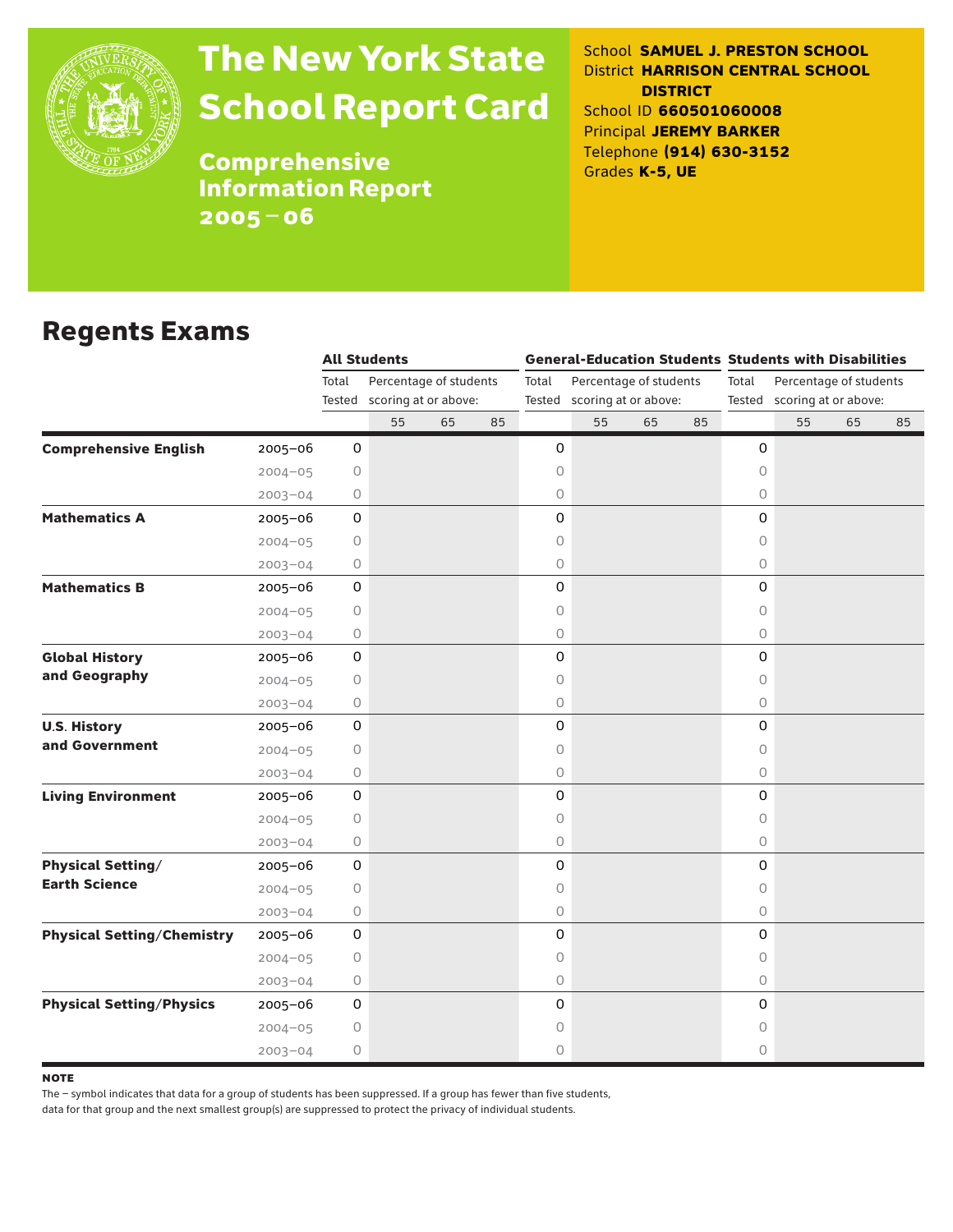### Regents Exams

|                              |             |                 | <b>All Students</b>  |    |                        |   | <b>General-Education Students Students with Disabilities</b> |    |    |          |                                                       |    |    |  |
|------------------------------|-------------|-----------------|----------------------|----|------------------------|---|--------------------------------------------------------------|----|----|----------|-------------------------------------------------------|----|----|--|
|                              |             | Total<br>Tested | scoring at or above: |    | Percentage of students |   | Percentage of students<br>scoring at or above:               |    |    | Total    | Percentage of students<br>Tested scoring at or above: |    |    |  |
|                              |             |                 | 55                   | 65 | 85                     |   | 55                                                           | 65 | 85 |          | 55                                                    | 65 | 85 |  |
| <b>Comprehensive French</b>  | $2005 - 06$ | 0               |                      |    |                        | 0 |                                                              |    |    | 0        |                                                       |    |    |  |
|                              | $2004 - 05$ | 0               |                      |    |                        | 0 |                                                              |    |    | $\circ$  |                                                       |    |    |  |
|                              | $2003 - 04$ | 0               |                      |    |                        | 0 |                                                              |    |    | 0        |                                                       |    |    |  |
| <b>Comprehensive German</b>  | $2005 - 06$ | 0               |                      |    |                        | 0 |                                                              |    |    | 0        |                                                       |    |    |  |
|                              | $2004 - 05$ | 0               |                      |    |                        | 0 |                                                              |    |    | 0        |                                                       |    |    |  |
|                              | $2003 - 04$ | $\circ$         |                      |    |                        | 0 |                                                              |    |    | 0        |                                                       |    |    |  |
| <b>Comprehensive Hebrew</b>  | $2005 - 06$ | 0               |                      |    |                        | 0 |                                                              |    |    | 0        |                                                       |    |    |  |
|                              | $2004 - 05$ | 0               |                      |    |                        | 0 |                                                              |    |    | 0        |                                                       |    |    |  |
|                              | $2003 - 04$ | 0               |                      |    |                        | 0 |                                                              |    |    | $\circ$  |                                                       |    |    |  |
| <b>Comprehensive Italian</b> | $2005 - 06$ | 0               |                      |    |                        | 0 |                                                              |    |    | 0        |                                                       |    |    |  |
|                              | $2004 - 05$ | $\circ$         |                      |    |                        | 0 |                                                              |    |    | $\Omega$ |                                                       |    |    |  |
|                              | $2003 - 04$ | 0               |                      |    |                        | 0 |                                                              |    |    | 0        |                                                       |    |    |  |
| <b>Comprehensive Latin</b>   | $2005 - 06$ | 0               |                      |    |                        | 0 |                                                              |    |    | 0        |                                                       |    |    |  |
|                              | $2004 - 05$ | $\circ$         |                      |    |                        | 0 |                                                              |    |    | 0        |                                                       |    |    |  |
|                              | $2003 - 04$ | 0               |                      |    |                        | 0 |                                                              |    |    | $\circ$  |                                                       |    |    |  |
| <b>Comprehensive Spanish</b> | $2005 - 06$ | 0               |                      |    |                        | 0 |                                                              |    |    | $\Omega$ |                                                       |    |    |  |
|                              | $2004 - 05$ | 0               |                      |    |                        | 0 |                                                              |    |    | Ω        |                                                       |    |    |  |
|                              | $2003 - 04$ | $\circ$         |                      |    |                        | 0 |                                                              |    |    | 0        |                                                       |    |    |  |

#### **NOTE**

The – symbol indicates that data for a group of students has been suppressed. If a group has fewer than five students,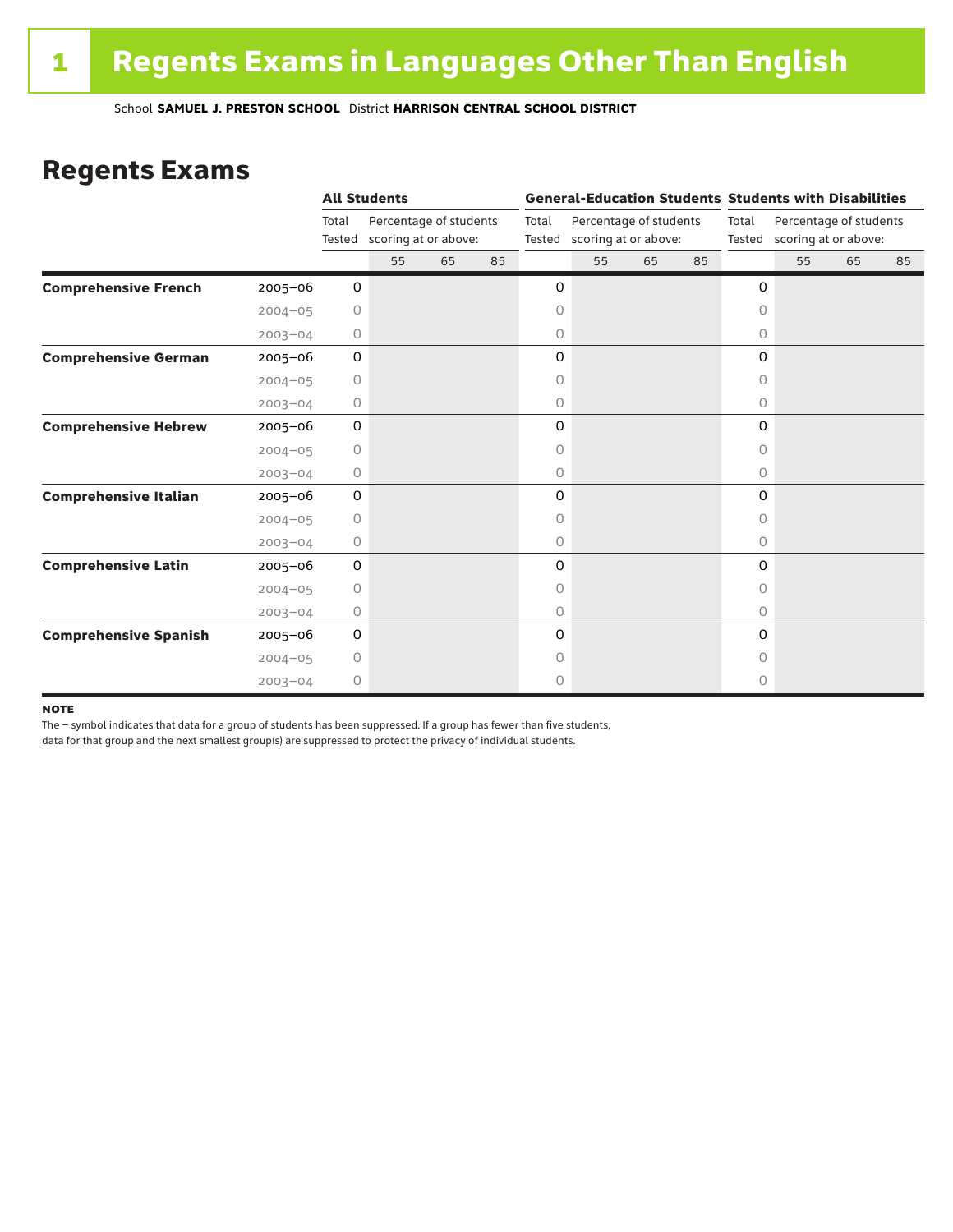## Regents Competency Tests

|                       |             | <b>All Students</b> |                        |                     |                        | <b>General-Education Students Students with Disabilities</b> |                        |  |
|-----------------------|-------------|---------------------|------------------------|---------------------|------------------------|--------------------------------------------------------------|------------------------|--|
|                       |             | <b>Total Tested</b> | <b>Percent Passing</b> | <b>Total Tested</b> | <b>Percent Passing</b> | <b>Total Tested</b>                                          | <b>Percent Passing</b> |  |
| <b>Mathematics</b>    | 2005-06     | 0                   |                        | 0                   |                        | $\mathbf 0$                                                  |                        |  |
|                       | $2004 - 05$ | 0                   |                        | 0                   |                        | $\bigcap$                                                    |                        |  |
|                       | $2003 - 04$ | 0                   |                        | 0                   |                        | 0                                                            |                        |  |
| <b>Science</b>        | 2005-06     | 0                   |                        | 0                   |                        | $\mathbf 0$                                                  |                        |  |
|                       | $2004 - 05$ | 0                   |                        | 0                   |                        | 0                                                            |                        |  |
|                       | $2003 - 04$ | 0                   |                        | 0                   |                        | 0                                                            |                        |  |
| <b>Reading</b>        | $2005 - 06$ | 0                   |                        | 0                   |                        | 0                                                            |                        |  |
|                       | $2004 - 05$ | 0                   |                        | 0                   |                        | 0                                                            |                        |  |
|                       | $2003 - 04$ | 0                   |                        | 0                   |                        | 0                                                            |                        |  |
| <b>Writing</b>        | 2005-06     | 0                   |                        | 0                   |                        | 0                                                            |                        |  |
|                       | $2004 - 05$ | 0                   |                        | 0                   |                        | $\Omega$                                                     |                        |  |
|                       | $2003 - 04$ | 0                   |                        | 0                   |                        | $\circ$                                                      |                        |  |
| <b>Global Studies</b> | 2005-06     | 0                   |                        | 0                   |                        | 0                                                            |                        |  |
|                       | $2004 - 05$ | 0                   |                        | 0                   |                        | 0                                                            |                        |  |
|                       | $2003 - 04$ | 0                   |                        | 0                   |                        | $\circ$                                                      |                        |  |
| <b>U.S. History</b>   | 2005-06     | 0                   |                        | 0                   |                        | 0                                                            |                        |  |
| and Government        | $2004 - 05$ | Ω                   |                        | $\cap$              |                        | 0                                                            |                        |  |
|                       | $2003 - 04$ | 0                   |                        | 0                   |                        | $\circ$                                                      |                        |  |

#### **NOTE**

The – symbol indicates that data for a group of students has been suppressed. If a group has fewer than five students,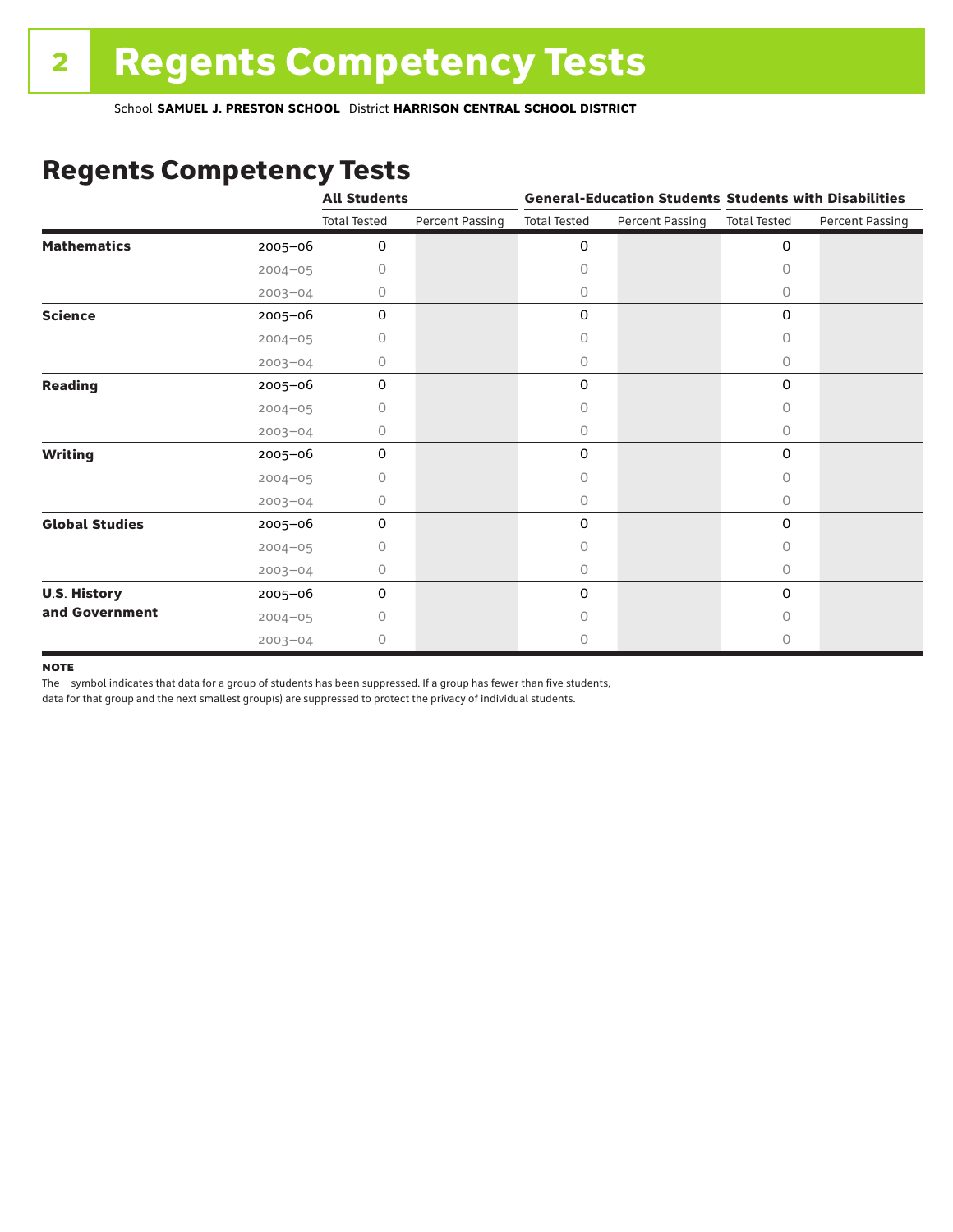# Second Language Proficiency Examinations

|                |             | <b>All Students</b> |                  | <b>General-Education Students Students with Disabilities</b> |                  |                     |                  |
|----------------|-------------|---------------------|------------------|--------------------------------------------------------------|------------------|---------------------|------------------|
|                |             | <b>Total Tested</b> | Percent Passing: | <b>Total Tested</b>                                          | Percent Passing: | <b>Total Tested</b> | Percent Passing: |
| <b>French</b>  | $2005 - 06$ | 0                   |                  | 0                                                            |                  | 0                   |                  |
|                | $2004 - 05$ | U                   |                  | Ω                                                            |                  |                     |                  |
|                | $2003 - 04$ | 0                   |                  | 0                                                            |                  | 0                   |                  |
| German         | 2005-06     | 0                   |                  | 0                                                            |                  | 0                   |                  |
|                | $2004 - 05$ | 0                   |                  | Ω                                                            |                  | 0                   |                  |
|                | $2003 - 04$ | 0                   |                  | 0                                                            |                  | 0                   |                  |
| <b>Italian</b> | 2005-06     | 0                   |                  | 0                                                            |                  | 0                   |                  |
|                | $2004 - 05$ | 0                   |                  |                                                              |                  |                     |                  |
|                | $2003 - 04$ | 0                   |                  | 0                                                            |                  | 0                   |                  |
| Latin          | 2005-06     | 0                   |                  | 0                                                            |                  | 0                   |                  |
|                | $2004 - 05$ | 0                   |                  |                                                              |                  |                     |                  |
|                | $2003 - 04$ | 0                   |                  | 0                                                            |                  | 0                   |                  |
| <b>Spanish</b> | 2005-06     | 0                   |                  | 0                                                            |                  | 0                   |                  |
|                | $2004 - 05$ | 0                   |                  | 0                                                            |                  | Ω                   |                  |
|                | $2003 - 04$ | 0                   |                  |                                                              |                  |                     |                  |

#### **NOTE**

The – symbol indicates that data for a group of students has been suppressed. If a group has fewer than five students,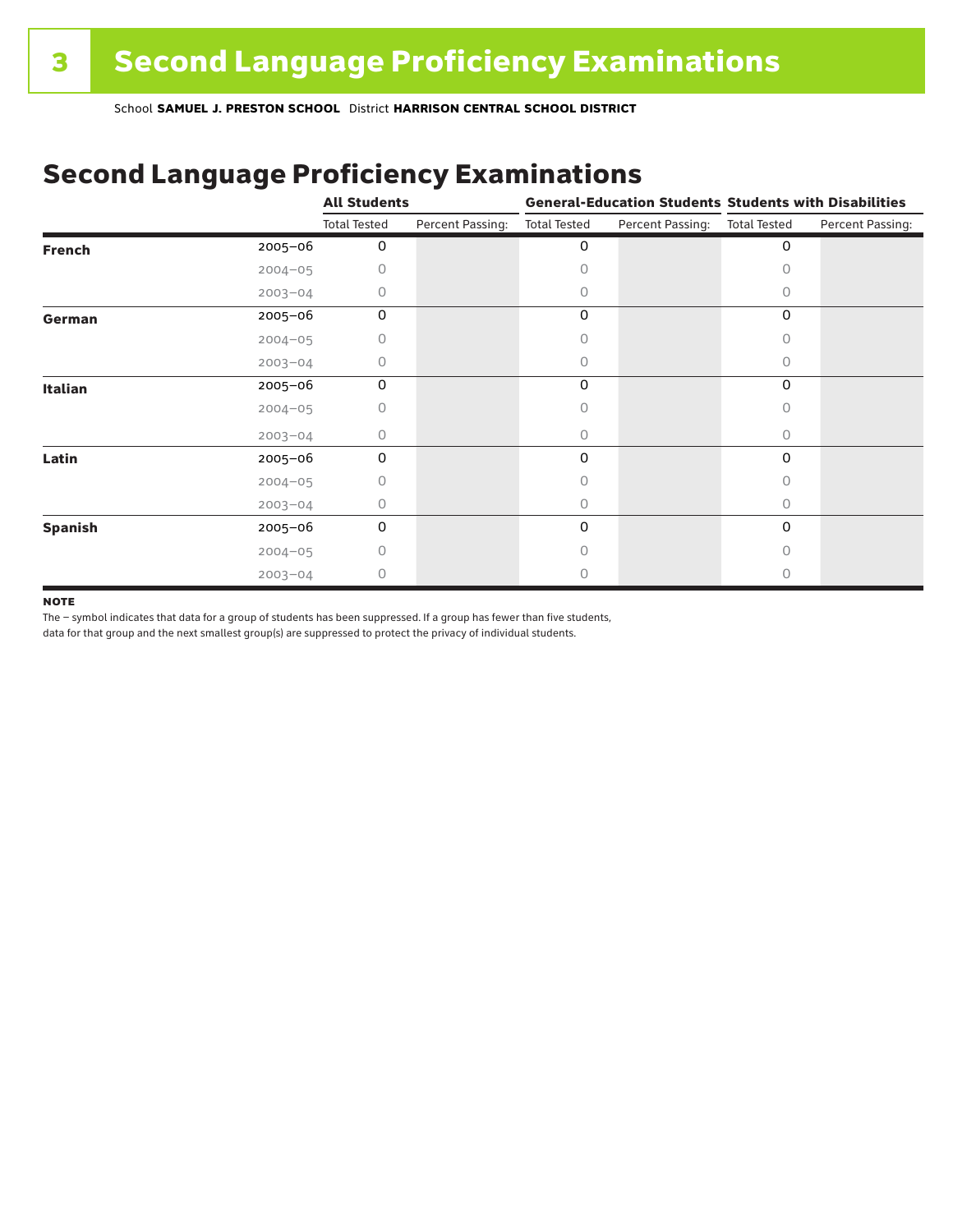### New York State English as a Second Language Achievement Test (NYSESLAT)

|                  |             |                | <b>All Students</b>               |                             |     |       | <b>General-Education Students</b><br><b>Students with Disabilities</b> |                                   |                             |     |       |             |  |                                   |       |
|------------------|-------------|----------------|-----------------------------------|-----------------------------|-----|-------|------------------------------------------------------------------------|-----------------------------------|-----------------------------|-----|-------|-------------|--|-----------------------------------|-------|
|                  |             | Total          |                                   | Percent of students scoring |     |       | Total                                                                  |                                   | Percent of students scoring |     |       | Total       |  | Percent of students scoring       |       |
|                  |             |                | Tested in each performance level: |                             |     |       |                                                                        | Tested in each performance level: |                             |     |       |             |  | Tested in each performance level: |       |
|                  |             |                |                                   | Begin. Interm. Adv.         |     | Prof. |                                                                        |                                   | Begin. Interm. Adv.         |     | Prof. |             |  | Begin. Interm. Adv.               | Prof. |
| <b>Listening</b> | $2005 - 06$ | 17             | 6%                                | 12%                         | 35% | 47%   | 14                                                                     |                                   |                             |     |       | 3           |  |                                   |       |
| and Speaking     | $2004 - 05$ | $\circ$        |                                   |                             |     |       | $\Omega$                                                               |                                   |                             |     |       | $\circ$     |  |                                   |       |
| $(Grades K-1)$   | $2003 - 04$ | 15             | 7%                                | 20%                         | 47% | 27%   | 14                                                                     |                                   |                             |     |       | 1           |  |                                   |       |
| <b>Reading</b>   | $2005 - 06$ | 17             | 29%                               | 29%                         | 12% | 29%   | 14                                                                     |                                   |                             |     |       | 3           |  |                                   |       |
| and Writing      | $2004 - 05$ | $\circ$        |                                   |                             |     |       | $\circ$                                                                |                                   |                             |     |       | $\circ$     |  |                                   |       |
| $(Grades K-1)$   | $2003 - 04$ | 15             | 13%                               | 47%                         | 27% | 13%   | 14                                                                     |                                   |                             |     |       | 1           |  |                                   |       |
| Listening        | $2005 - 06$ | 20             | 0%                                | 0%                          | 35% | 65%   | 17                                                                     |                                   |                             |     |       | 3           |  |                                   |       |
| and Speaking     | $2004 - 05$ | 21             | 0%                                | 0%                          | 33% | 67%   | 19                                                                     |                                   |                             |     |       | 2           |  |                                   |       |
| $(Grades 2-4)$   | $2003 - 04$ | 14             | $0\%$                             | 7%                          | 14% | 79%   | 14                                                                     | 0%                                | 7%                          | 14% | 79%   | 0           |  |                                   |       |
| <b>Reading</b>   | $2005 - 06$ | 20             | 5%                                | 10%                         | 60% | 25%   | 17                                                                     |                                   |                             |     |       | 3           |  |                                   |       |
| and Writing      | $2004 - 05$ | 21             | $0\%$                             | 5%                          | 62% | 33%   | 19                                                                     |                                   |                             |     |       | 2           |  |                                   |       |
| $(Grades 2-4)$   | $2003 - 04$ | 14             | 7%                                | 50%                         | 29% | 14%   | 14                                                                     | 7%                                | 50%                         | 29% | 14%   | 0           |  |                                   |       |
| <b>Listening</b> | $2005 - 06$ | 4              |                                   |                             |     |       | 4                                                                      |                                   |                             |     |       | 0           |  |                                   |       |
| and Speaking     | $2004 - 05$ | 0              |                                   |                             |     |       | 0                                                                      |                                   |                             |     |       | 0           |  |                                   |       |
| $(Grades 5-6)$   | $2003 - 04$ | 5              | $0\%$                             | 20%                         | 0%  | 80%   | 5                                                                      | 0%                                | 20%                         | 0%  | 80%   | 0           |  |                                   |       |
| Reading          | $2005 - 06$ | $\overline{4}$ |                                   |                             |     |       | $\overline{4}$                                                         |                                   |                             |     |       | $\Omega$    |  |                                   |       |
| and Writing      | $2004 - 05$ | 0              |                                   |                             |     |       | 0                                                                      |                                   |                             |     |       | $\circ$     |  |                                   |       |
| $(Grades 5-6)$   | $2003 - 04$ | 5              | 20%                               | 20%                         | 40% | 20%   | 5                                                                      | 20%                               | 20%                         | 40% | 20%   | 0           |  |                                   |       |
| <b>Listening</b> | 2005-06     | 0              |                                   |                             |     |       | 0                                                                      |                                   |                             |     |       | 0           |  |                                   |       |
| and Speaking     | $2004 - 05$ | 0              |                                   |                             |     |       | $\circ$                                                                |                                   |                             |     |       | $\circ$     |  |                                   |       |
| $(Grades 7-8)$   | $2003 - 04$ | 0              |                                   |                             |     |       | 0                                                                      |                                   |                             |     |       | 0           |  |                                   |       |
| <b>Reading</b>   | $2005 - 06$ | 0              |                                   |                             |     |       | 0                                                                      |                                   |                             |     |       | 0           |  |                                   |       |
| and Writing      | $2004 - 05$ | $\mathsf O$    |                                   |                             |     |       | $\circ$                                                                |                                   |                             |     |       | 0           |  |                                   |       |
| $(Grades 7-8)$   | $2003 - 04$ | $\bigcirc$     |                                   |                             |     |       | $\mathsf O$                                                            |                                   |                             |     |       | 0           |  |                                   |       |
| <b>Listening</b> | $2005 - 06$ | 0              |                                   |                             |     |       | $\mathsf 0$                                                            |                                   |                             |     |       | $\mathsf 0$ |  |                                   |       |
| and Speaking     | $2004 - 05$ | 0              |                                   |                             |     |       | 0                                                                      |                                   |                             |     |       | 0           |  |                                   |       |
| $(Grades g-12)$  | $2003 - 04$ | 0              |                                   |                             |     |       | $\mathsf O$                                                            |                                   |                             |     |       | 0           |  |                                   |       |
| <b>Reading</b>   | $2005 - 06$ | 0              |                                   |                             |     |       | 0                                                                      |                                   |                             |     |       | $\mathbf 0$ |  |                                   |       |
| and Writing      | $2004 - 05$ | 0              |                                   |                             |     |       | $\circ$                                                                |                                   |                             |     |       | $\circ$     |  |                                   |       |
| $(Grades g-12)$  | $2003 - 04$ | 0              |                                   |                             |     |       | $\circ$                                                                |                                   |                             |     |       | 0           |  |                                   |       |

#### **NOTE**

The – symbol indicates that data for a group of students has been suppressed. If a group has fewer than five students,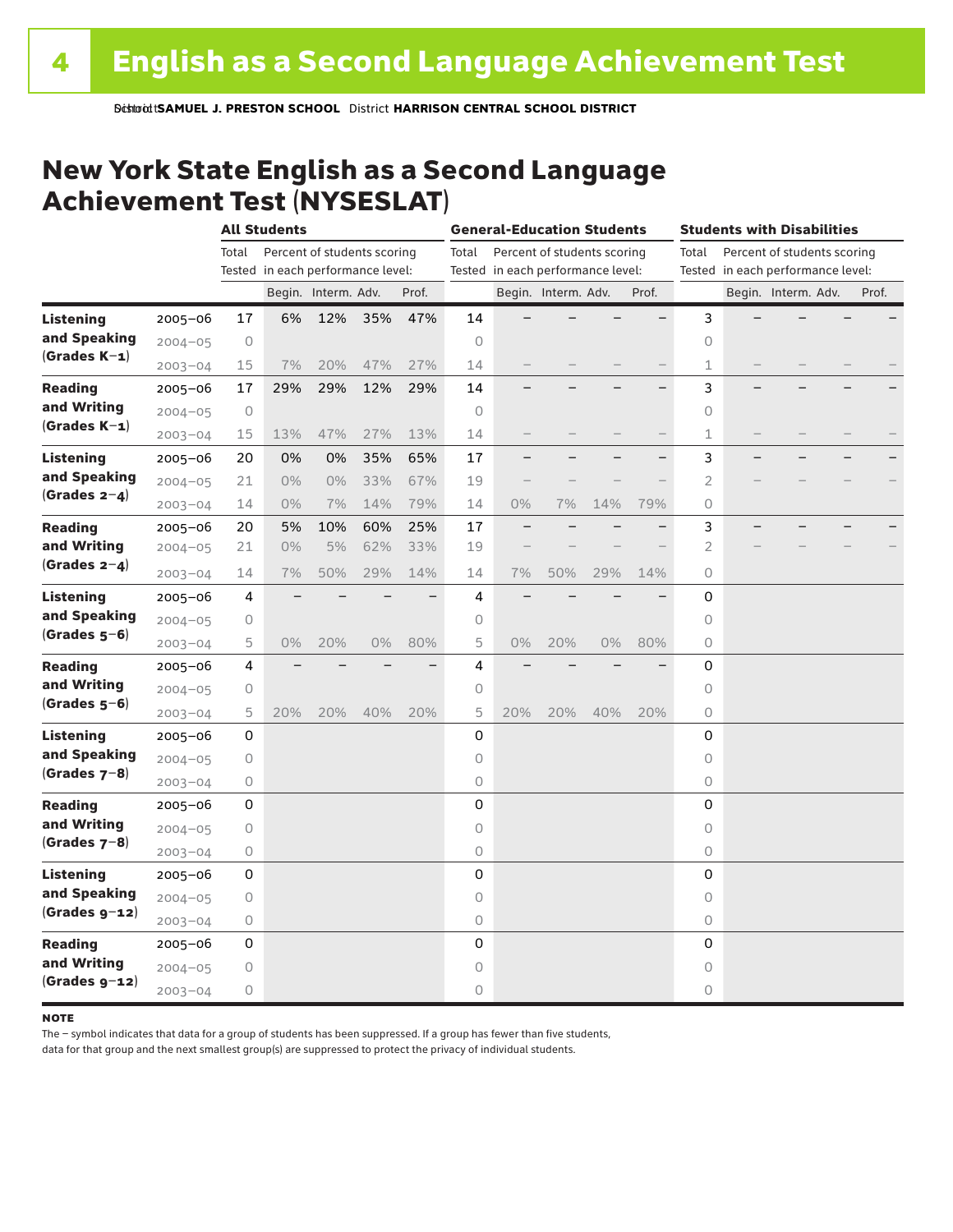# Elementary/Middle-Level Social Studies 2005–06

|                                   | <b>All Students</b>                                         |    |    |       |                                                    | <b>General-Education Students</b> |    |    |                                                             | <b>Students with Disabilities</b> |   |    |  |         |                |
|-----------------------------------|-------------------------------------------------------------|----|----|-------|----------------------------------------------------|-----------------------------------|----|----|-------------------------------------------------------------|-----------------------------------|---|----|--|---------|----------------|
|                                   | Percentage of students<br>Total<br>Tested scoring at level: |    |    | Total | Percentage of students<br>Tested scoring at level: |                                   |    |    | Percentage of students<br>Total<br>Tested scoring at level: |                                   |   |    |  |         |                |
|                                   |                                                             |    |    | 3     | 4                                                  |                                   |    |    |                                                             |                                   |   |    |  |         | $\overline{4}$ |
| <b>Elementary</b><br><b>Level</b> | 52                                                          | 0% | 0% | 60%   | 40%                                                | 45                                | 0% | 0% | 53%                                                         | 47%                               |   | 0% |  | 0% 100% | 0%             |
| <b>Middle Level</b>               | 0                                                           |    |    |       |                                                    | 0                                 |    |    |                                                             |                                   | 0 |    |  |         |                |

### Regents Exams After Four Years 2002 **Total Cohort Performance on**

|                                        | <b>All Students</b> |                                                 |  |              |                               | <b>General-Education Students</b> |                                                 |  |              |                        | <b>Students with Disabilities</b> |                                                 |  |              |                          |
|----------------------------------------|---------------------|-------------------------------------------------|--|--------------|-------------------------------|-----------------------------------|-------------------------------------------------|--|--------------|------------------------|-----------------------------------|-------------------------------------------------|--|--------------|--------------------------|
|                                        | ohoi<br>ō<br>٠ī     | Percentage of<br>students scoring:<br>$55 - 64$ |  | 65-84 85-100 | yed<br>Approveo<br>Alternativ | ohort<br>ō<br>屲<br>$\cup$         | Percentage of<br>students scoring:<br>$55 - 64$ |  | 65-84 85-100 | ρg<br>Appro<br>Alterna | Cohort<br>9<br>문                  | Percentage of<br>students scoring:<br>$55 - 64$ |  | 65-84 85-100 | Approved<br>Alternatives |
| <b>Global History</b><br>and Geography | 0                   |                                                 |  |              |                               | O                                 |                                                 |  |              |                        | 0                                 |                                                 |  |              |                          |
| <b>U.S. History</b><br>and Government  | 0                   |                                                 |  |              |                               | 0                                 |                                                 |  |              |                        | 0                                 |                                                 |  |              |                          |
| <b>Science</b>                         | 0                   |                                                 |  |              |                               | 0                                 |                                                 |  |              |                        | 0                                 |                                                 |  |              |                          |

# New York State Alternate Assessments (NYSAA) 2005–06

|                         |       | <b>All Students</b>                            |   |   |   |  |  |  |  |  |
|-------------------------|-------|------------------------------------------------|---|---|---|--|--|--|--|--|
|                         | Total | Number of students scoring<br>Tested at Level: |   |   |   |  |  |  |  |  |
|                         |       |                                                |   |   |   |  |  |  |  |  |
|                         |       | 1                                              | 2 | 3 | 4 |  |  |  |  |  |
| <b>Elementary Level</b> |       |                                                |   |   |   |  |  |  |  |  |
| Social Studies          | O     |                                                |   |   |   |  |  |  |  |  |
| <b>Middle Level</b>     |       |                                                |   |   |   |  |  |  |  |  |
| Social Studies          | O     |                                                |   |   |   |  |  |  |  |  |
| <b>Secondary Level</b>  |       |                                                |   |   |   |  |  |  |  |  |
| Social Studies          | ი     |                                                |   |   |   |  |  |  |  |  |
| Science                 | n     |                                                |   |   |   |  |  |  |  |  |
|                         |       |                                                |   |   |   |  |  |  |  |  |

The New York State Alternate Assessment (NYSAA) is for students with severe cognitive disabilities. Results for students taking the NYSAA in English language arts, mathematics, and science at the elementary and middle levels and in the English and mathematics at the secondary level are available in the *Accountability and Overview Report* part of *The New York State Report Card*.

The – symbol indicates that data for a group of students has been suppressed. If a group has fewer than five students, data for that group and the next smallest group(s) are suppressed to protect the privacy of individual students.

**NOTE**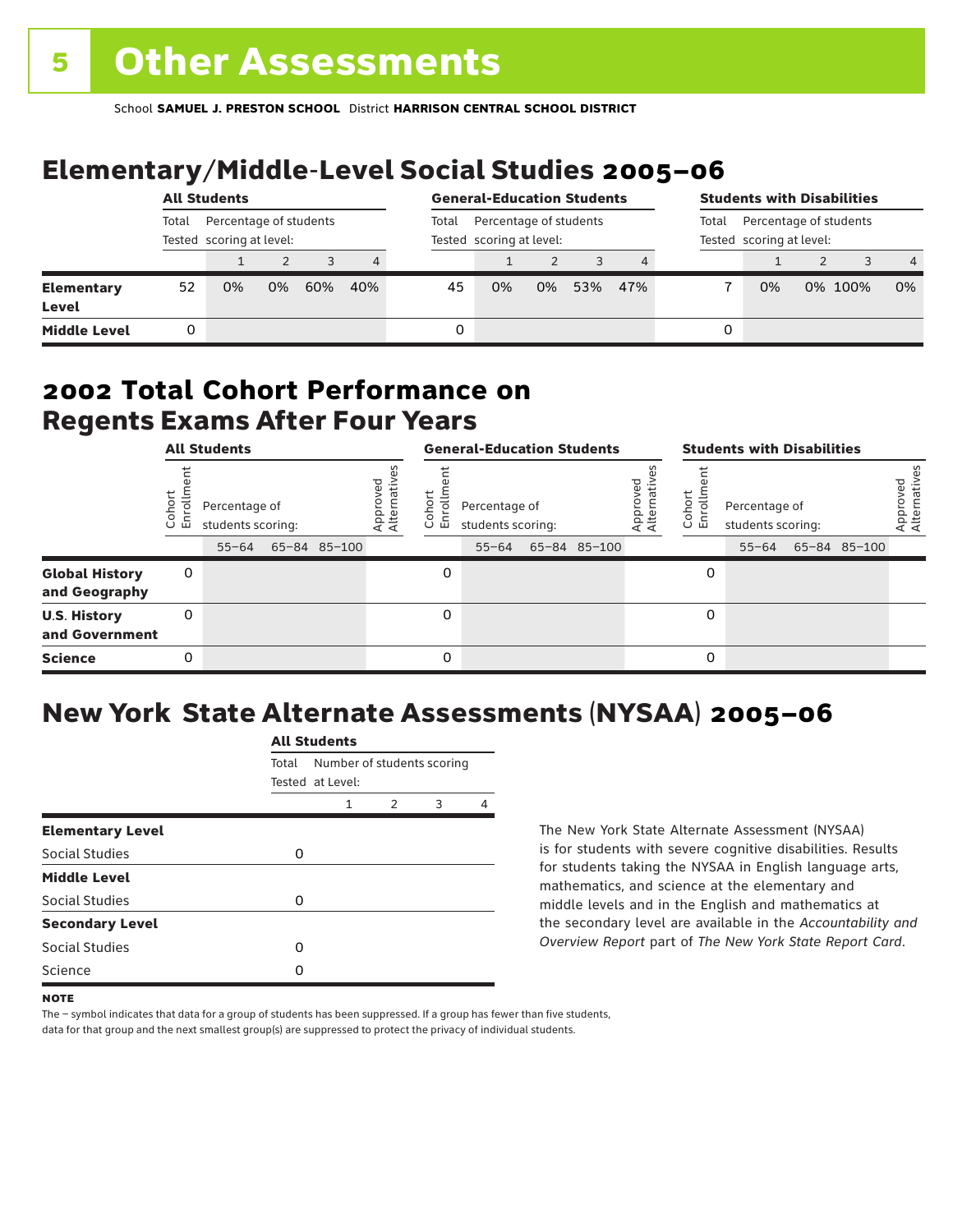# High School Completers

|                                    |             | <b>All Students</b>   |                            |                       | <b>General-Education Students</b> | <b>Students with Disabilities</b> |                            |  |
|------------------------------------|-------------|-----------------------|----------------------------|-----------------------|-----------------------------------|-----------------------------------|----------------------------|--|
|                                    |             | Number<br>of Students | Percentage<br>of Graduates | Number<br>of Students | Percentage<br>of Graduates        | Number<br>of Students             | Percentage<br>of Graduates |  |
| <b>Total Graduates</b>             | $2005 - 06$ | 0                     |                            | 0                     |                                   | 0                                 |                            |  |
|                                    | $2004 - 05$ |                       |                            |                       |                                   |                                   |                            |  |
|                                    | $2003 - 04$ | 0                     |                            | 0                     |                                   | 0                                 |                            |  |
| <b>Receiving a Regents Diploma</b> | $2005 - 06$ | 0                     |                            | 0                     |                                   | 0                                 |                            |  |
|                                    | $2004 - 05$ |                       |                            |                       |                                   | n                                 |                            |  |
|                                    | $2003 - 04$ | O                     |                            | O                     |                                   | Ω                                 |                            |  |
| <b>Receiving a Regents Diploma</b> | $2005 - 06$ | 0                     |                            | 0                     |                                   | $\Omega$                          |                            |  |
| with Advanced Designation          | $2004 - 05$ |                       |                            |                       |                                   |                                   |                            |  |
|                                    | $2003 - 04$ |                       |                            |                       |                                   | U                                 |                            |  |
| <b>Receiving an</b>                | $2005 - 06$ | 0                     |                            | 0                     |                                   | $\Omega$                          |                            |  |
| <b>Individualized Education</b>    | $2004 - 05$ |                       |                            |                       |                                   |                                   |                            |  |
| Program (IEP) Diploma              | $2003 - 04$ |                       |                            |                       |                                   |                                   |                            |  |

NOTE An NA indicates that the diploma was not available in that year.

## High School Noncompleters

|                              |             | <b>All Students</b>   |                           |                       | <b>General-Education Students</b> | <b>Students with Disabilities</b> |                           |  |
|------------------------------|-------------|-----------------------|---------------------------|-----------------------|-----------------------------------|-----------------------------------|---------------------------|--|
|                              |             | Number<br>of Students | Percentage<br>of Students | Number<br>of Students | Percentage<br>of Students         | Number<br>of Students             | Percentage<br>of Students |  |
| <b>Dropped Out</b>           | $2005 - 06$ | 0                     |                           | 0                     |                                   | $\Omega$                          |                           |  |
|                              | $2004 - 05$ |                       |                           |                       |                                   |                                   |                           |  |
|                              | $2003 - 04$ |                       |                           |                       |                                   |                                   |                           |  |
| <b>Entered Approved High</b> | $2005 - 06$ | 0                     |                           | 0                     |                                   | $\Omega$                          |                           |  |
| <b>School Equivalency</b>    | $2004 - 05$ |                       |                           | U                     |                                   | Ω                                 |                           |  |
| <b>Preparation Program</b>   | $2003 - 04$ | Ω                     |                           | 0                     |                                   | 0                                 |                           |  |
| <b>Total Noncompleters</b>   | $2005 - 06$ | 0                     |                           | 0                     |                                   | $\Omega$                          |                           |  |
|                              | $2004 - 05$ | Ω                     |                           | Ω                     |                                   | 0                                 |                           |  |
|                              | $2003 - 04$ |                       |                           |                       |                                   |                                   |                           |  |

## Post-secondary Plans of 2005–06 **Graduates**

|                                | <b>All Students</b>   |                           |                       | <b>General-Education Students</b> | <b>Students with Disabilities</b> |                           |  |
|--------------------------------|-----------------------|---------------------------|-----------------------|-----------------------------------|-----------------------------------|---------------------------|--|
|                                | Number<br>of Students | Percentage<br>of Students | Number<br>of Students | Percentage<br>of Students         | Number<br>of Students             | Percentage<br>of Students |  |
| To 4-year College              |                       |                           |                       |                                   |                                   |                           |  |
| To 2-year College              |                       |                           | 0                     |                                   | 0                                 |                           |  |
| <b>To Other Post-secondary</b> |                       |                           | ი                     |                                   | 0                                 |                           |  |
| <b>To the Military</b>         |                       |                           | ი                     |                                   | 0                                 |                           |  |
| <b>To Employment</b>           |                       |                           | 0                     |                                   | 0                                 |                           |  |
| <b>To Adult Services</b>       |                       |                           |                       |                                   | O                                 |                           |  |
| <b>To Other Known Plans</b>    |                       |                           | 0                     |                                   | 0                                 |                           |  |
| <b>Plan Unknown</b>            |                       |                           |                       |                                   | 0                                 |                           |  |